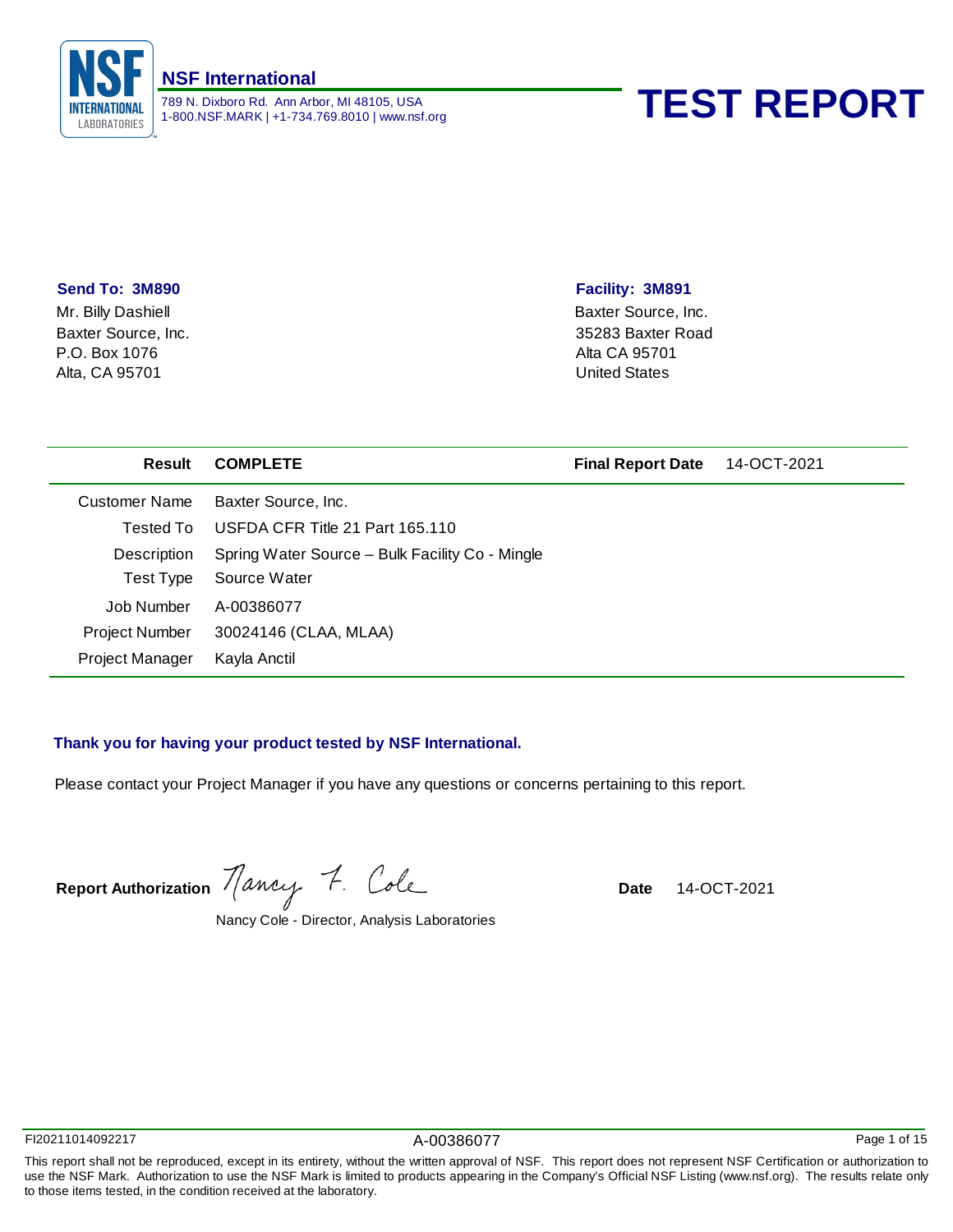

#### **General Information**

Standard: USFDA CFR Title 21 Part 165.110

Collected by: William Dashield

Date and Time Sampled: 09/21/2021 17:00 EDT | 09/27/2021 17:00 EDT Product Description: Spring Water Source – Bulk Facility Co - Mingle

### Sample Id: **S-0001851031**

Description: Spring Water Source – Bulk Facility Co - Mingle | 09/21/2021 17:00 EDT Sampled Date: 09/21/2021 Received Date: 09/22/2021

| <b>Testing Parameter</b>                               | <b>Reporting Limit</b> | <b>Result</b> | <b>FDA SOQ</b> | <b>Units</b> | P/F  |
|--------------------------------------------------------|------------------------|---------------|----------------|--------------|------|
| <b>Physical Quality</b>                                |                        |               |                |              |      |
| Alkalinity as CaCO3                                    | 5                      | 53            |                | mg CaCO3/L   |      |
| Color                                                  | 5                      | <b>ND</b>     | 15             | Color Unit   | Pass |
| Specific Conductance                                   | 10                     | 110           |                | umhos/cm     |      |
| Corrosivity                                            | 0                      | $-1.552$      |                |              |      |
| Hardness, Total                                        | 2                      | 44            |                | mg CaCO3/L   |      |
| Solids Total Dissolved                                 | 5                      | 100           | 500            | mg/L         | Pass |
| Turbidity                                              | 0.1                    | <b>ND</b>     | 5              | <b>NTU</b>   | Pass |
| pH                                                     | 0.01                   | 6.94          |                |              |      |
| Temperature                                            | 0                      | 22            |                | deg. C       |      |
| Odor, Threshold                                        | 1                      | 1             | 3              | <b>TON</b>   | Pass |
| <b>Bicarbonate</b>                                     | 5                      | 52.55         |                | mg CaCO3/L   |      |
| <b>Microbiological Quality</b>                         |                        |               |                |              |      |
| Coliform in Water/100 mL                               |                        | Absent        |                |              | Pass |
| E. Coli in Water/100 mL                                |                        | Absent        |                |              | Pass |
| <b>Disinfection Residuals/Disinfection By-Products</b> |                        |               |                |              |      |
| <b>Bromate</b>                                         | 5                      | <b>ND</b>     | 10             | ug/L         | Pass |
| Monochloramine                                         | 0.05                   | <b>ND</b>     |                | mg/L         |      |
| Dichloramine                                           | 0.05                   | <b>ND</b>     |                | mg/L         |      |
| Nitrogen trichloride                                   | 0.05                   | <b>ND</b>     |                | mg/L         |      |
| Chloramine, Total                                      | 0.05                   | <b>ND</b>     | 4              | mg/L         | Pass |
| Chlorite                                               | 10                     | <b>ND</b>     | 1000           | ug/L         | Pass |
| <b>Chlorine Dioxide</b>                                | 0.1                    | <b>ND</b>     | 0.8            | mg/L         | Pass |
| Monochloroacetic Acid                                  | 2                      | <b>ND</b>     |                | ug/L         |      |
| Monobromoacetic Acid                                   | 1                      | <b>ND</b>     |                | ug/L         |      |
| Dichloroacetic Acid                                    | 1                      | <b>ND</b>     |                | ug/L         |      |
| Bromochloroacetic Acid                                 | 1                      | <b>ND</b>     |                | ug/L         |      |
| <b>Trichloroacetic Acid</b>                            | 1                      | <b>ND</b>     |                | ug/L         |      |
| Dibromoacetic Acid                                     | $\mathbf{1}$           | <b>ND</b>     |                | ug/L         |      |
| <b>Total Haloacetic Acid</b>                           | $\mathbf{1}$           | <b>ND</b>     | 60             | ug/L         | Pass |
| Chlorine, Total Residual                               | 0.05                   | <b>ND</b>     | 4              | mg/L         | Pass |
| Radiologicals                                          |                        |               |                |              |      |
| Uranium                                                | 0.001                  | <b>ND</b>     | 0.03           | mg/L         | Pass |
| P1 Gross Alpha                                         | 3                      | <b>ND</b>     | 15             | pCi/L        | Pass |
| P1 Gross Beta                                          | 4                      | <b>ND</b>     | 50             | pCi/L        | Pass |
| Alpha Variance +/-                                     |                        | $\mathbf{1}$  |                | pCi/L        |      |
| Beta Variance +/-                                      |                        | 2             |                | pCi/L        |      |
| Radium-226                                             | 1                      | <b>ND</b>     |                | pCi/L        |      |
| Radium-228                                             | 1                      | <b>ND</b>     |                | pCi/L        |      |
| Radium-226, Radium-228 Combined                        | 1                      | <b>ND</b>     | 5              | pCi/L        | Pass |
| Radium 226 Variance +/-                                |                        | 0.2           |                | pCi/L        |      |

FI20211014092217 A-00386077

Page 2 of 15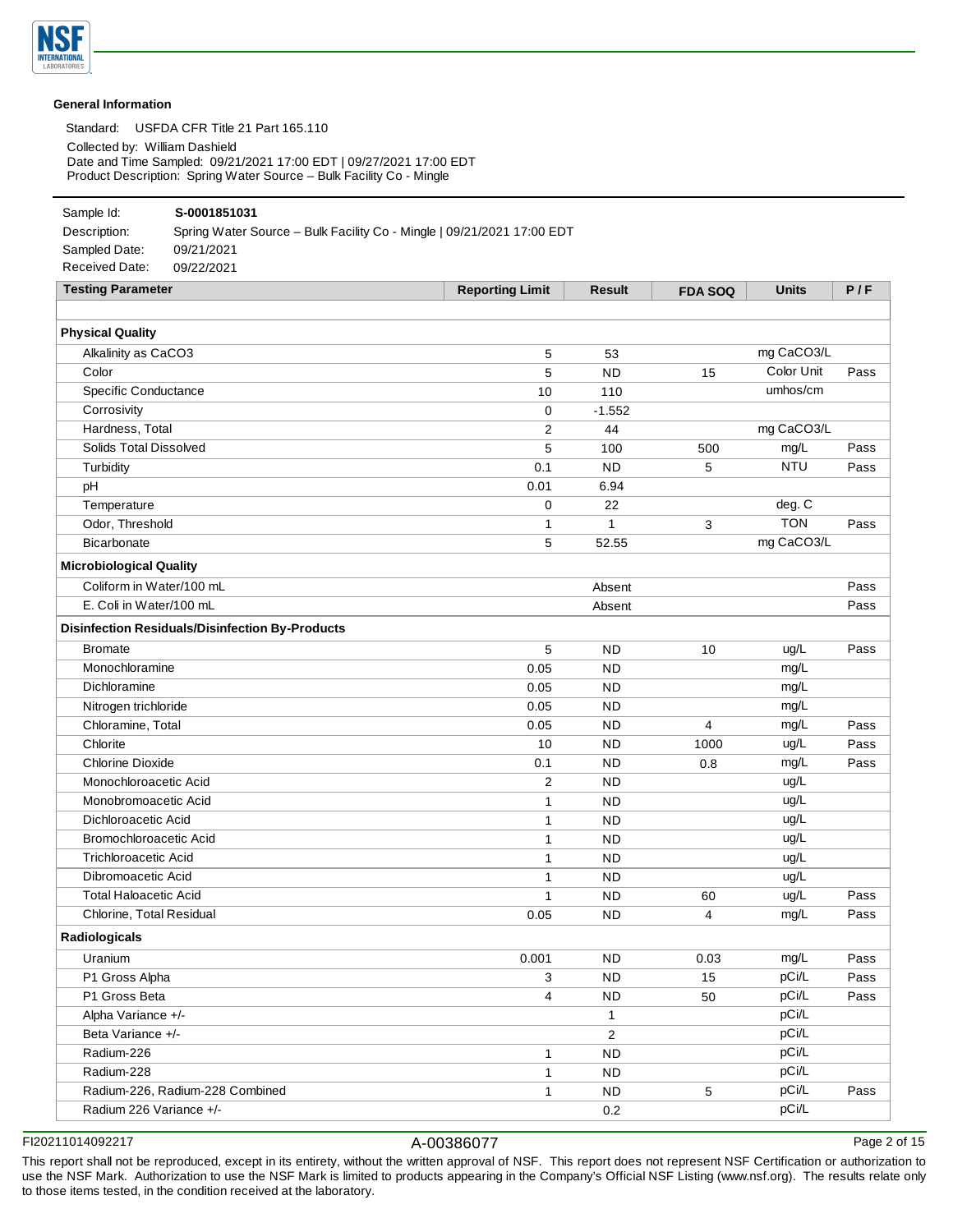

| Sample Id:<br>S-0001851031                          |                        |               |                |              |      |
|-----------------------------------------------------|------------------------|---------------|----------------|--------------|------|
| <b>Testing Parameter</b>                            | <b>Reporting Limit</b> | <b>Result</b> | <b>FDA SOQ</b> | <b>Units</b> | P/F  |
|                                                     |                        |               |                |              |      |
| Radiologicals                                       |                        |               |                |              |      |
| Radium 228 Variance +/-                             |                        | 0.2           |                | pCi/L        |      |
| Radon                                               | 200                    | 500           |                | pCi/L        |      |
| Radon Variance +/-                                  |                        | 20            |                | pCi/L        |      |
| <b>Inorganic Chemicals</b>                          |                        |               |                |              |      |
| Aluminum                                            | 0.01                   | ND            | 0.2            | mg/L         | Pass |
| Antimony                                            | 0.0002                 | ND            | 0.006          | mg/L         | Pass |
| Arsenic                                             | 0.001                  | ND            | 0.01           | mg/L         | Pass |
| * Asbestos in Water (Ref: EPA 100.2)-Bureau Veritas |                        |               |                |              |      |
| <b>Chrysotile Fibers</b>                            | 0.2                    | <b>ND</b>     |                | <b>MFL</b>   |      |
| Amphibole Fibers                                    | 0.2                    | <b>ND</b>     |                | <b>MFL</b>   |      |
| Single Fiber Detection Limit                        | 0.2                    | <b>ND</b>     |                | <b>MFL</b>   |      |
| Barium                                              | 0.001                  | 0.026         | $\overline{2}$ | mg/L         | Pass |
| Beryllium                                           | 0.0002                 | ND            | 0.004          | mg/L         | Pass |
| <b>Bromide</b>                                      | 10                     | ND            |                | ug/L         |      |
| Cadmium                                             | 0.0002                 | <b>ND</b>     | 0.005          | mg/L         | Pass |
| Calcium                                             | 0.02                   | 11            |                | mg/L         |      |
| Chloride                                            | $\overline{2}$         | <b>ND</b>     | 250            | mg/L         | Pass |
| Chromium (includes Hexavalent Chromium)             | 0.001                  | <b>ND</b>     | 0.1            | mg/L         | Pass |
| Copper                                              | 0.001                  | <b>ND</b>     | $\mathbf{1}$   | mg/L         | Pass |
| Cyanide, Total                                      | 0.005                  | <b>ND</b>     | 0.2            | mg/L         | Pass |
| Fluoride                                            | 0.1                    | <b>ND</b>     | 2.4            | mg/L         | Pass |
| Iron                                                | 0.02                   | <b>ND</b>     | 0.3            | mg/L         | Pass |
| Lead                                                | 0.0005                 | <b>ND</b>     | 0.005          | mg/L         | Pass |
| Magnesium                                           | 0.02                   | 3.8           |                | mg/L         |      |
| Manganese                                           | 0.001                  | <b>ND</b>     | 0.05           | mg/L         | Pass |
| Mercury                                             | 0.0002                 | <b>ND</b>     | 0.002          | mg/L         | Pass |
| Nickel                                              | 0.0005                 | <b>ND</b>     | 0.1            | mg/L         | Pass |
| Nitrogen, Nitrate                                   | 0.01                   | 0.09          | 10             | mg/L N       | Pass |
| Nitrogen, Nitrite                                   | 0.004                  | <b>ND</b>     | $\mathbf{1}$   | mg/L N       | Pass |
| Total Nitrate + Nitrite-Nitrogen                    | 0.01                   | 0.09          | 10             | mg/L         | Pass |
| Potassium                                           | 0.5                    | 2.4           |                | mg/L         |      |
| Selenium                                            | 0.001                  | <b>ND</b>     | 0.05           | mg/L         | Pass |
| Silver                                              | 0.001                  | <b>ND</b>     | 0.1            | mg/L         | Pass |
| Sodium                                              | 0.2                    | 4.4           |                | mg/L         |      |
| Sulfate as SO4                                      | 0.5                    | <b>ND</b>     | 250            | mg/L         | Pass |
| MBAS, calc. as LAS Mol.Wt. 320                      | 0.2                    | <b>ND</b>     |                | mg/L         |      |
| Thallium                                            | 0.0002                 | <b>ND</b>     | 0.002          | mg/L         | Pass |
| Phenolics                                           | 0.001                  | <b>ND</b>     | 0.001          | mg/L         | Pass |
| Zinc                                                | 0.01                   | <b>ND</b>     | 5              | mg/L         | Pass |
|                                                     |                        |               |                |              |      |
| <b>Organic Chemicals</b>                            |                        |               |                |              |      |
| Diquat (Ref: EPA 549.2)                             |                        |               |                |              |      |
| Diquat                                              | 0.4                    | <b>ND</b>     | 20             | uq/L         | Pass |
| Endothall (Ref. EPA 548.1) - (ug/L)                 |                        |               |                |              |      |
| Endothall                                           | 9                      | ND.           | 100            | ug/L         | Pass |
| Glyphosate (Ref: EPA 547)                           |                        |               |                |              |      |
| Glyphosate                                          | 6                      | <b>ND</b>     | 700            | ug/L         | Pass |
| Perchlorate (Ref: EPA 314.0)                        | 1                      | <b>ND</b>     |                |              |      |
| Perchlorate                                         |                        |               |                | ug/L         |      |
| 2,3,7,8-TCDD (Ref: EPA 1613B)                       |                        |               |                |              |      |

FI20211014092217 A-00386077

Page 3 of 15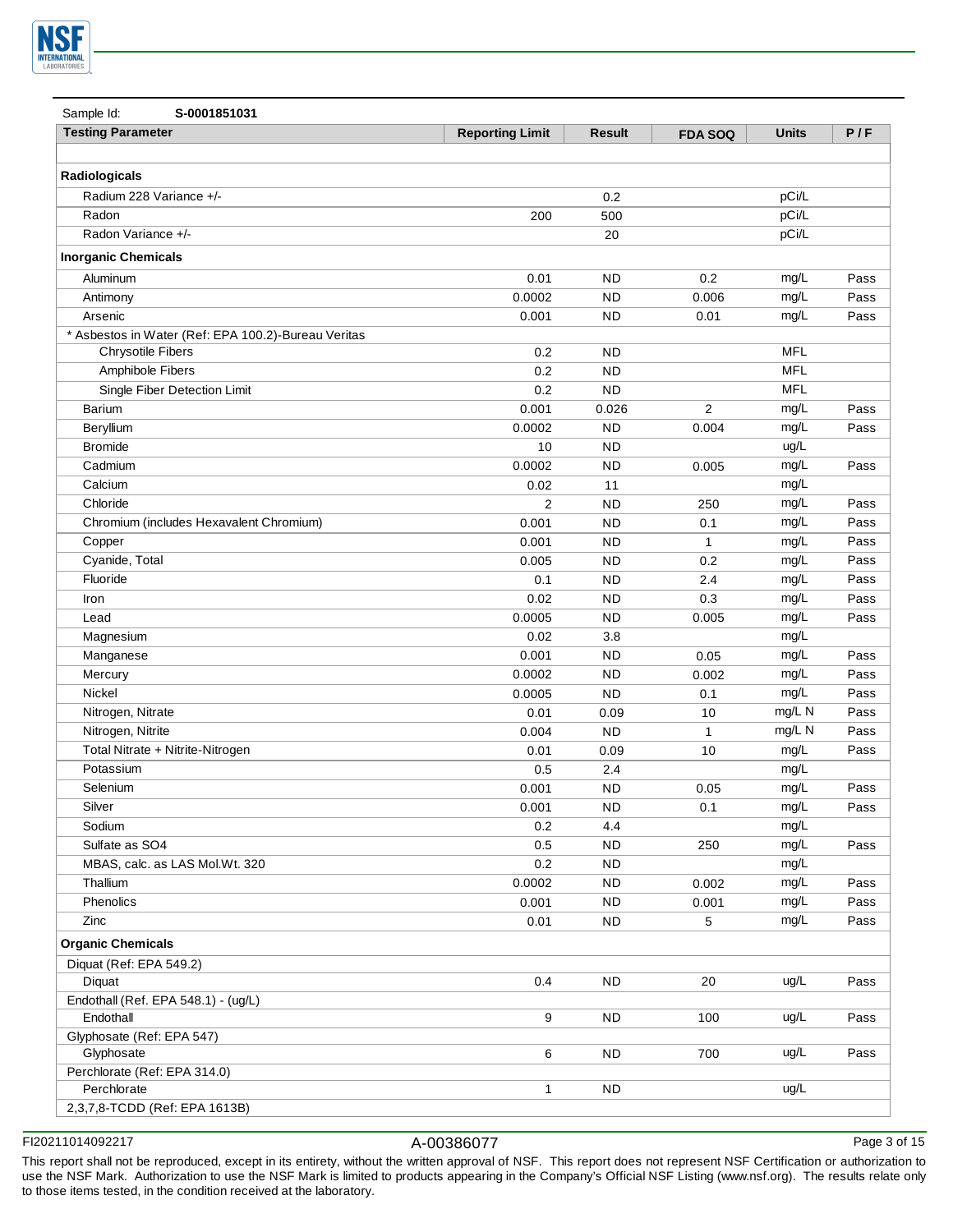

| Sample Id:<br>S-0001851031                                 |                        |               |                         |              |      |
|------------------------------------------------------------|------------------------|---------------|-------------------------|--------------|------|
| <b>Testing Parameter</b>                                   | <b>Reporting Limit</b> | <b>Result</b> | <b>FDA SOQ</b>          | <b>Units</b> | P/F  |
|                                                            |                        |               |                         |              |      |
| <b>Organic Chemicals</b>                                   |                        |               |                         |              |      |
| 2,3,7,8-Tetrachlorodibenzo-p-dioxin                        | 5                      | <b>ND</b>     | 30                      | pg/L         | Pass |
| Carbamate Pesticides (Ref: 531.2)                          |                        |               |                         |              |      |
| Aldicarb sulfoxide                                         | 0.5                    | ND            |                         | ug/L         |      |
| Aldicarb sulfone                                           | 0.5                    | <b>ND</b>     |                         | ug/L         |      |
| Oxamyl                                                     | 0.5                    | <b>ND</b>     | 200                     | ug/L         | Pass |
| Aldicarb                                                   | 0.5                    | <b>ND</b>     |                         | ug/L         |      |
| Carbofuran                                                 | 0.5                    | <b>ND</b>     | 40                      | ug/L         | Pass |
| Methomyl                                                   | 0.5                    | <b>ND</b>     |                         | ug/L         |      |
| Carbaryl                                                   | 0.5                    | <b>ND</b>     |                         | ug/L         |      |
| 3-Hydroxycarbofuran                                        | 0.5                    | <b>ND</b>     |                         | ug/L         |      |
| Semivolatile Organic Compounds (Ref: EPA 525.2)            |                        |               |                         |              |      |
| Hexachlorocyclopentadiene                                  | 0.1                    | <b>ND</b>     | 50                      | ug/L         | Pass |
| <b>EPTC</b>                                                | 0.5                    | <b>ND</b>     |                         | ug/L         |      |
| Dimethylphthalate                                          | $\overline{2}$         | <b>ND</b>     |                         | ug/L         |      |
| 2,6-Dinitrotoluene                                         | 0.5                    | <b>ND</b>     |                         | ug/L         |      |
| 2,4 Dinitrotoluene                                         | 0.5                    | <b>ND</b>     |                         | ug/L         |      |
| Molinate                                                   | 0.1                    | <b>ND</b>     |                         | ug/L         |      |
| Diethylphthalate                                           | $\overline{2}$         | <b>ND</b>     |                         | ug/L         |      |
| Propachlor                                                 | 0.1                    | <b>ND</b>     |                         | ug/L         |      |
| Hexachlorobenzene                                          | 0.1                    | <b>ND</b>     | 1                       | ug/L         | Pass |
| Simazine                                                   | 0.07                   | <b>ND</b>     | 4                       | ug/L         | Pass |
| Atrazine                                                   | 0.1                    | <b>ND</b>     | 3                       | ug/L         | Pass |
| Lindane                                                    | 0.02                   | <b>ND</b>     | 0.2                     | ug/L         | Pass |
| Terbacil                                                   | 0.5                    | <b>ND</b>     |                         | ug/L         |      |
| Metribuzin                                                 | 0.1                    | <b>ND</b>     |                         | ug/L         |      |
| Alachlor                                                   | 0.1                    | <b>ND</b>     | $\overline{2}$          | ug/L         | Pass |
| Heptachlor                                                 | 0.04                   | <b>ND</b>     | 0.4                     | ug/L         | Pass |
| Di-n-butylphthalate                                        | 2                      | <b>ND</b>     |                         | ug/L         |      |
| Metolachlor                                                | 0.1                    | <b>ND</b>     |                         | ug/L         |      |
| Aldrin                                                     | 0.1                    | <b>ND</b>     |                         | ug/L         |      |
| Heptachlor Epoxide                                         | 0.02                   | <b>ND</b>     | 0.2                     | ug/L         | Pass |
| Butachlor                                                  | 0.2                    | <b>ND</b>     |                         | ug/L         |      |
| p,p'-DDE (4,4'-DDE)                                        | 0.5                    | <b>ND</b>     |                         | ug/L         |      |
| Dieldrin                                                   | 0.5                    | <b>ND</b>     |                         | ug/L         |      |
| Endrin                                                     | 0.1                    | <b>ND</b>     | $\overline{\mathbf{c}}$ | ug/L         | Pass |
| Butylbenzylphthalate                                       | 2                      | <b>ND</b>     |                         | ug/L         |      |
| bis(2-Ethylhexyl)adipate                                   | 0.6                    | <b>ND</b>     | 400                     | ug/L         | Pass |
| Methoxychlor                                               | 0.1                    | <b>ND</b>     | 40                      | ug/L         | Pass |
| bis(2-Ethylhexyl)phthalate (DEHP)                          | 0.6                    | <b>ND</b>     | 6                       | ug/L         | Pass |
| Benzo(a)Pyrene                                             | 0.02                   | <b>ND</b>     | 0.2                     | ug/L         | Pass |
| Volatiles: EDB and DBCP (Ref: EPA 504.1)                   |                        |               |                         |              |      |
| Ethylene Dibromide (EDB)                                   | 0.01                   | <b>ND</b>     | 0.05                    | ug/L         | Pass |
| 1,2-Dibromo-3-Chloropropane (DBCP)                         | 0.01                   | <b>ND</b>     | 0.2                     | ug/L         | Pass |
| Volatiles: Regulated and Monitoring VOC's (Ref: EPA 524.2) |                        |               |                         |              |      |
| Dichlorodifluoromethane                                    | 0.5                    | <b>ND</b>     |                         | ug/L         |      |
| Chloromethane                                              | 0.5                    | <b>ND</b>     |                         | ug/L         |      |
| Vinyl Chloride                                             | 0.5                    | <b>ND</b>     | $\overline{\mathbf{c}}$ | ug/L         | Pass |
| Bromomethane                                               | $0.5\,$                | ${\sf ND}$    |                         | ug/L         |      |
| Chloroethane                                               | $0.5\,$                | ${\sf ND}$    |                         | ug/L         |      |

FI20211014092217 A-00386077

Page 4 of 15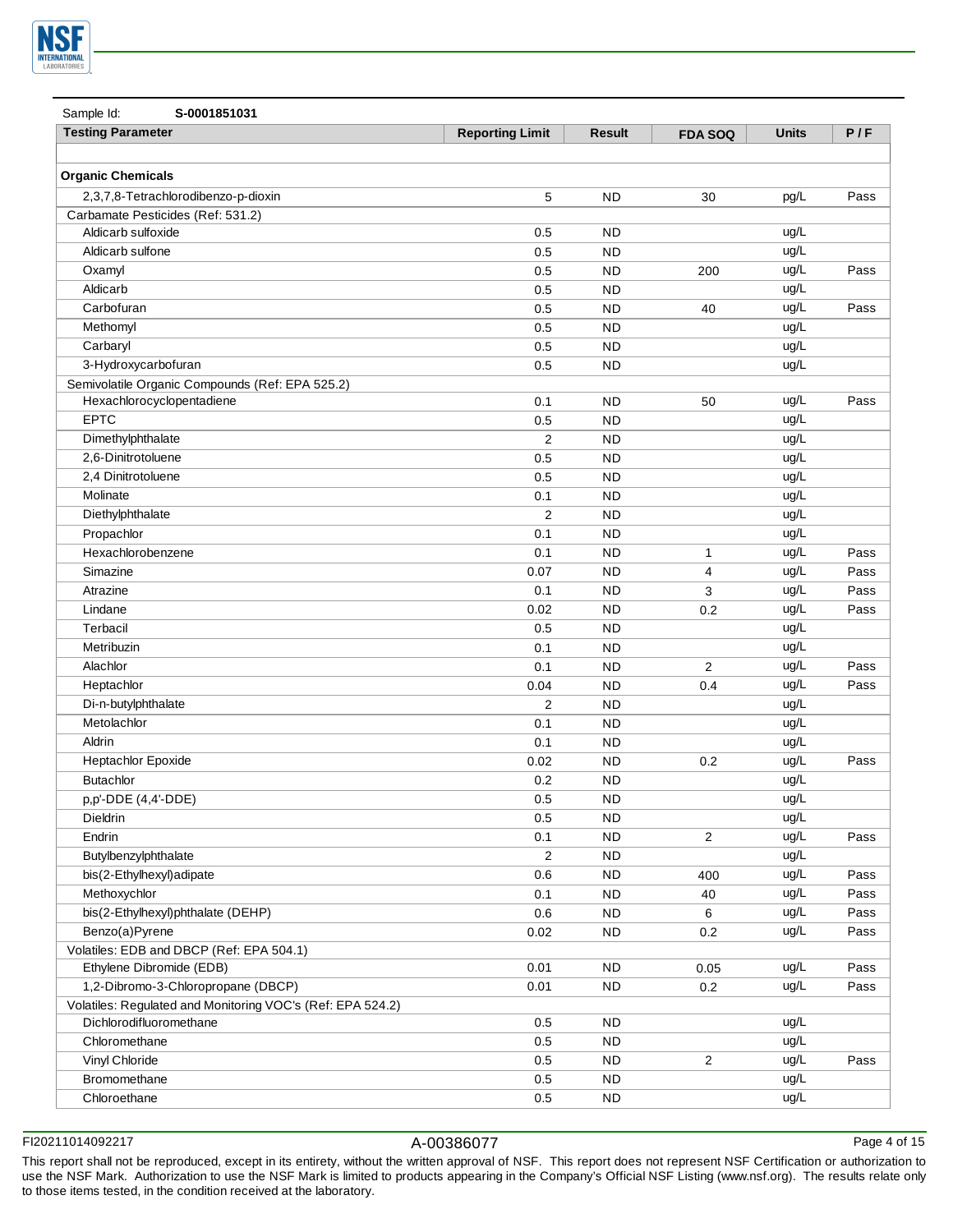

| Sample Id:<br>S-0001851031     |                        |                        |                |              |      |
|--------------------------------|------------------------|------------------------|----------------|--------------|------|
| <b>Testing Parameter</b>       | <b>Reporting Limit</b> | <b>Result</b>          | <b>FDA SOQ</b> | <b>Units</b> | P/F  |
|                                |                        |                        |                |              |      |
| <b>Organic Chemicals</b>       |                        |                        |                |              |      |
| Trichlorofluoromethane         | 0.5                    | <b>ND</b>              |                | ug/L         |      |
| Trichlorotrifluoroethane       | 0.5                    | <b>ND</b>              |                | ug/L         |      |
| Methylene Chloride             | 0.5                    | <b>ND</b>              | 5              | ug/L         | Pass |
| 1,1-Dichloroethylene           | 0.5                    | <b>ND</b>              | $\overline{7}$ | ug/L         | Pass |
| trans-1,2-Dichloroethylene     | 0.5                    | <b>ND</b>              | 100            | ug/L         | Pass |
| 1,1-Dichloroethane             | 0.5                    | <b>ND</b>              |                | ug/L         |      |
| 2,2-Dichloropropane            | 0.5                    | <b>ND</b>              |                | ug/L         |      |
| cis-1,2-Dichloroethylene       | 0.5                    | <b>ND</b>              | 70             | ug/L         | Pass |
| Chloroform                     | 0.5                    | <b>ND</b>              |                | ug/L         |      |
| Bromochloromethane             | 0.5                    | <b>ND</b>              |                | ug/L         |      |
| 1,1,1-Trichloroethane          | 0.5                    | <b>ND</b>              | 200            | ug/L         | Pass |
| 1,1-Dichloropropene            | 0.5                    | <b>ND</b>              |                | ug/L         |      |
| Carbon Tetrachloride           | 0.5                    | <b>ND</b>              | 5              | ug/L         | Pass |
| 1.2-Dichloroethane             | 0.5                    | <b>ND</b>              | 5              | ug/L         | Pass |
| Trichloroethylene              | 0.5                    | <b>ND</b>              | 5              | ug/L         | Pass |
| 1,2-Dichloropropane            | 0.5                    | <b>ND</b>              | 5              | ug/L         | Pass |
| Bromodichloromethane           | 0.5                    | <b>ND</b>              |                | ug/L         |      |
| Dibromomethane                 | 0.5                    | <b>ND</b>              |                | ug/L         |      |
| cis-1,3-Dichloropropene        | 0.5                    | <b>ND</b>              |                | ug/L         |      |
| trans-1,3-Dichloropropene      | 0.5                    | <b>ND</b>              |                | ug/L         |      |
| 1,1,2-Trichloroethane          | 0.5                    | <b>ND</b>              | 5              | ug/L         | Pass |
| 1,3-Dichloropropane            |                        | <b>ND</b>              |                | ug/L         |      |
| Tetrachloroethylene            | 0.5                    | <b>ND</b>              | 5              | ug/L         | Pass |
| Chlorodibromomethane           | 0.5<br>0.5             | <b>ND</b>              |                | ug/L         |      |
| Chlorobenzene                  | 0.5                    | <b>ND</b>              | 100            | ug/L         | Pass |
| 1,1,1,2-Tetrachloroethane      | 0.5                    | <b>ND</b>              |                | ug/L         |      |
| <b>Bromoform</b>               |                        |                        |                | ug/L         |      |
|                                | 0.5<br>0.5             | <b>ND</b><br><b>ND</b> |                | ug/L         |      |
| 1,1,2,2-Tetrachloroethane      |                        |                        |                | ug/L         |      |
| 1,2,3-Trichloropropane         | 0.5                    | <b>ND</b>              |                |              |      |
| 1,3-Dichlorobenzene            | 0.5                    | <b>ND</b>              |                | ug/L         |      |
| 1.4-Dichlorobenzene            | 0.5                    | <b>ND</b>              | 75             | ug/L         | Pass |
| 1,2-Dichlorobenzene            | 0.5                    | <b>ND</b>              | 600            | ug/L         | Pass |
| Methyl-tert-Butyl Ether (MTBE) | 0.5                    | <b>ND</b>              |                | ug/L         |      |
| Methyl Ethyl Ketone            | 5                      | <b>ND</b>              |                | ug/L         |      |
| Toluene                        | 0.5                    | <b>ND</b>              | 1000           | ug/L         | Pass |
| Ethyl Benzene                  | 0.5                    | <b>ND</b>              | 700            | ug/L         | Pass |
| m+p-Xylenes                    | $\mathbf{1}$           | <b>ND</b>              |                | ug/L         |      |
| o-Xylene                       | 0.5                    | <b>ND</b>              |                | ug/L         |      |
| Styrene                        | 0.5                    | <b>ND</b>              | 100            | ug/L         | Pass |
| Isopropylbenzene (Cumene)      | 0.5                    | <b>ND</b>              |                | ug/L         |      |
| n-Propylbenzene                | 0.5                    | <b>ND</b>              |                | ug/L         |      |
| Bromobenzene                   | 0.5                    | <b>ND</b>              |                | ug/L         |      |
| 2-Chlorotoluene                | 0.5                    | <b>ND</b>              |                | ug/L         |      |
| 4-Chlorotoluene                | 0.5                    | <b>ND</b>              |                | ug/L         |      |
| 1,3,5-Trimethylbenzene         | 0.5                    | <b>ND</b>              |                | ug/L         |      |
| tert-Butylbenzene              | 0.5                    | <b>ND</b>              |                | ug/L         |      |
| 1,2,4-Trimethylbenzene         | 0.5                    | <b>ND</b>              |                | ug/L         |      |
| sec-Butylbenzene               | 0.5                    | <b>ND</b>              |                | ug/L         |      |
| p-Isopropyltoluene (Cymene)    | $0.5\,$                | ${\sf ND}$             |                | ug/L         |      |

FI20211014092217 A-00386077

Page 5 of 15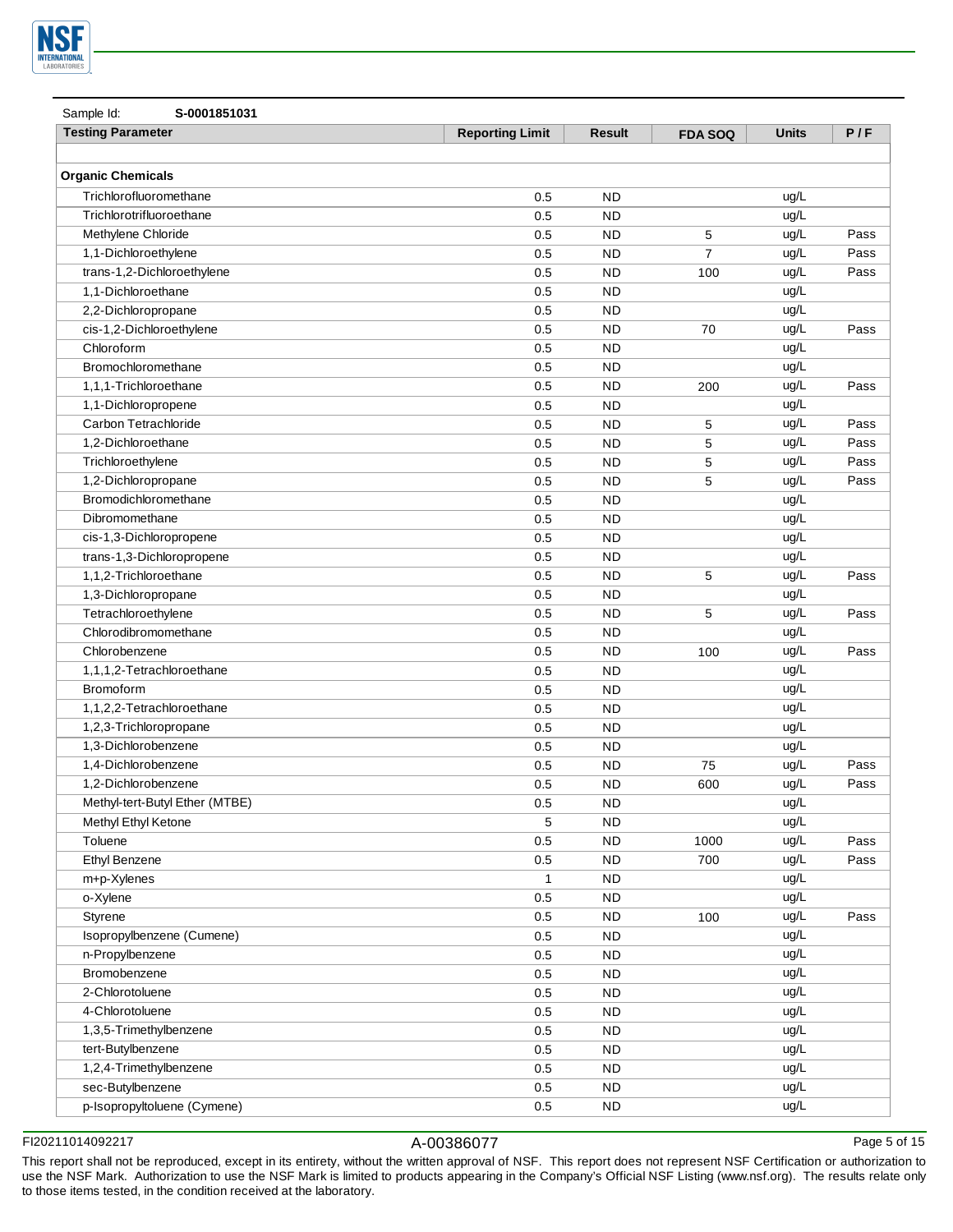

| Sample Id:<br>S-0001851031                            |                        |               |                |              |      |
|-------------------------------------------------------|------------------------|---------------|----------------|--------------|------|
| <b>Testing Parameter</b>                              | <b>Reporting Limit</b> | <b>Result</b> | <b>FDA SOQ</b> | <b>Units</b> | P/F  |
|                                                       |                        |               |                |              |      |
| <b>Organic Chemicals</b>                              |                        |               |                |              |      |
| 1,2,3-Trimethylbenzene                                | 0.5                    | <b>ND</b>     |                | ug/L         |      |
| n-Butylbenzene                                        | 0.5                    | <b>ND</b>     |                | ug/L         |      |
| 1,2,4-Trichlorobenzene                                | 0.5                    | <b>ND</b>     | 70             | ug/L         | Pass |
| Hexachlorobutadiene                                   | 0.5                    | <b>ND</b>     |                | ug/L         |      |
| 1,2,3-Trichlorobenzene                                | 0.5                    | <b>ND</b>     |                | ug/L         |      |
| Naphthalene                                           | 0.5                    | <b>ND</b>     |                | ug/L         |      |
| Benzene                                               | 0.5                    | <b>ND</b>     | 5              | ug/L         | Pass |
| <b>Total Trihalomethanes</b>                          | 0.5                    | <b>ND</b>     | 80             | ug/L         | Pass |
| <b>Total Xylenes</b>                                  | 0.5                    | <b>ND</b>     | 10000          | ug/L         | Pass |
| Chlorinated Pesticides and Organohalides by EPA 508.1 |                        |               |                |              |      |
| Toxaphene                                             | 0.1                    | <b>ND</b>     | 3              | ug/L         | Pass |
| Chlordane                                             | 0.1                    | <b>ND</b>     | 2              | ug/L         | Pass |
| PCB 1016                                              | 0.08                   | <b>ND</b>     | 0.5            | ug/L         | Pass |
| <b>PCB 1221</b>                                       | 0.1                    | <b>ND</b>     | 0.5            | ug/L         | Pass |
| PCB 1232                                              | 0.1                    | <b>ND</b>     | 0.5            | ug/L         | Pass |
| <b>PCB 1242</b>                                       | 0.1                    | <b>ND</b>     | 0.5            | ug/L         | Pass |
| <b>PCB 1248</b>                                       | 0.1                    | <b>ND</b>     | 0.5            | ug/L         | Pass |
| <b>PCB 1254</b>                                       | 0.1                    | <b>ND</b>     | 0.5            | ug/L         | Pass |
| PCB 1260                                              | 0.1                    | <b>ND</b>     | 0.5            | ug/L         | Pass |
| Endrin                                                | 0.01                   | <b>ND</b>     | 2              | ug/L         | Pass |
| <b>Total PCBs</b>                                     | 0.1                    | <b>ND</b>     | 0.5            | ug/L         | Pass |
| <b>Miscellaneous</b>                                  |                        |               |                |              |      |
| Dalapon                                               | $\mathbf{1}$           | <b>ND</b>     | 200            | ug/L         | Pass |
| Dicamba                                               | 0.1                    | <b>ND</b>     |                | ug/L         |      |
| $2,4-D$                                               | 0.1                    | <b>ND</b>     | 70             | ug/L         | Pass |
| Pentachlorophenol                                     | 0.04                   | <b>ND</b>     | $\mathbf{1}$   | ug/L         | Pass |
| $2,4,5$ -TP                                           | 0.2                    | <b>ND</b>     | 50             | ug/L         | Pass |
| Dinoseb                                               | 0.2                    | <b>ND</b>     | $\overline{7}$ | ug/L         | Pass |
| Picloram                                              | 0.1                    | <b>ND</b>     | 500            | ug/L         | Pass |
| Bentazon                                              | 0.2                    | <b>ND</b>     |                | ug/L         |      |
| <b>DCPA Acid Metabolites</b>                          | 0.2                    | <b>ND</b>     |                | ug/L         |      |
| Heterotrophic Plate Count-35C, 48 hours               | 0                      | $<$ 1         |                | CFU/mL       |      |
| Heterotrophic Plate Count-35C, 72 hours               | $\mathbf 0$            | $<$ 1         |                | CFU/mL       |      |

**S-0001851046**

Description: Spring Water Source – Bulk Facility Co - Mingle | 09/27/2021 17:00 EDT Sampled Date: 09/27/2021 Received Date: 09/28/2021

| <b>Testing Parameter</b>     | <b>Reporting Limit</b> | Result    | <b>FDA SOQ</b> | <b>Units</b> | P/F |
|------------------------------|------------------------|-----------|----------------|--------------|-----|
|                              |                        |           |                |              |     |
| <b>Miscellaneous</b>         |                        |           |                |              |     |
| <b>NEtFOSAA</b>              | 2                      | <b>ND</b> |                | ng/L         |     |
| <b>NMeFOSAA</b>              | 2                      | <b>ND</b> |                | ng/L         |     |
| Perfluorobutanesulfonic acid | 2                      | <b>ND</b> |                | ng/L         |     |
| Perfluorodecanoic acid       | 2                      | <b>ND</b> |                | ng/L         |     |
| Perfluorododecanoic acid     | 2                      | <b>ND</b> |                | ng/L         |     |
| Perfluoroheptanoic acid      | 2                      | <b>ND</b> |                | ng/L         |     |
| Perfluorohexanesulfonic acid | 2                      | <b>ND</b> |                | ng/L         |     |

FI20211014092217 A-00386077

Sample Id:

Page 6 of 15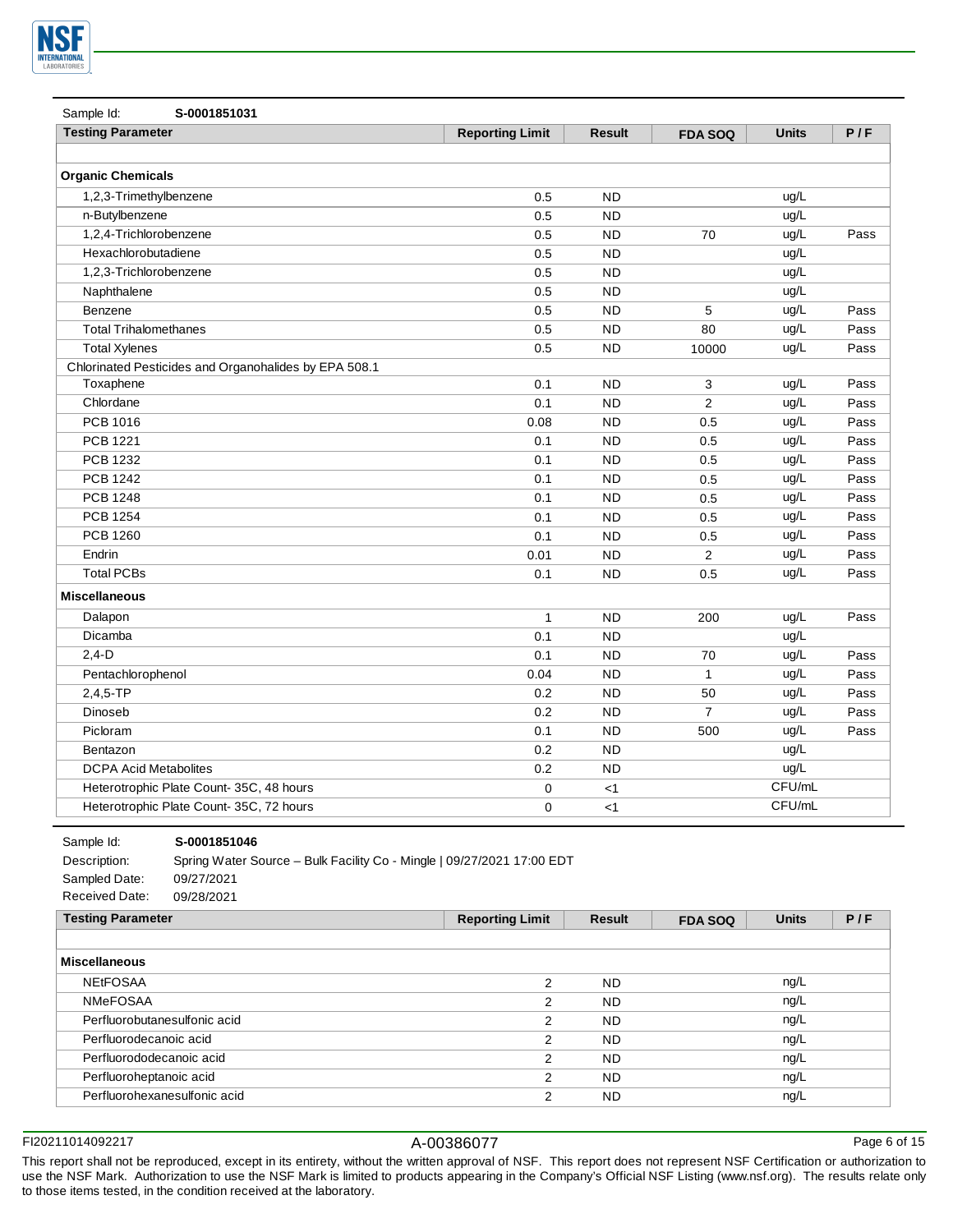

| Sample Id:<br>S-0001851046   |                        |           |                |              |     |
|------------------------------|------------------------|-----------|----------------|--------------|-----|
| <b>Testing Parameter</b>     | <b>Reporting Limit</b> | Result    | <b>FDA SOQ</b> | <b>Units</b> | P/F |
|                              |                        |           |                |              |     |
| <b>Miscellaneous</b>         |                        |           |                |              |     |
| Perfluorohexanoic acid       | 2                      | ND.       |                | ng/L         |     |
| Perfluorononanoic acid       | $\overline{2}$         | <b>ND</b> |                | ng/L         |     |
| Perfluorooctanesulfonic acid | $\overline{2}$         | ND.       |                | ng/L         |     |
| Perfluorooctanoic acid       | 2                      | ND.       |                | ng/L         |     |
| Perfluorotetradecanoic acid  | $\overline{2}$         | ND.       |                | ng/L         |     |
| Perfluorotridecanoic acid    | $\overline{2}$         | ND.       |                | nq/L         |     |
| Perfluoroundecanoic acid     | 2                      | <b>ND</b> |                | ng/L         |     |
| HFPO-DA/GenX                 | 2                      | <b>ND</b> |                | ng/L         |     |
| <b>ADONA</b>                 | 2                      | <b>ND</b> |                | ng/L         |     |
| 9CI-PF3ONS/F-53B Major       | 2                      | <b>ND</b> |                | ng/L         |     |
| 11Cl-PF3OUdS/F-53B Minor     | 2                      | ND.       |                | ng/L         |     |

Page 7 of 15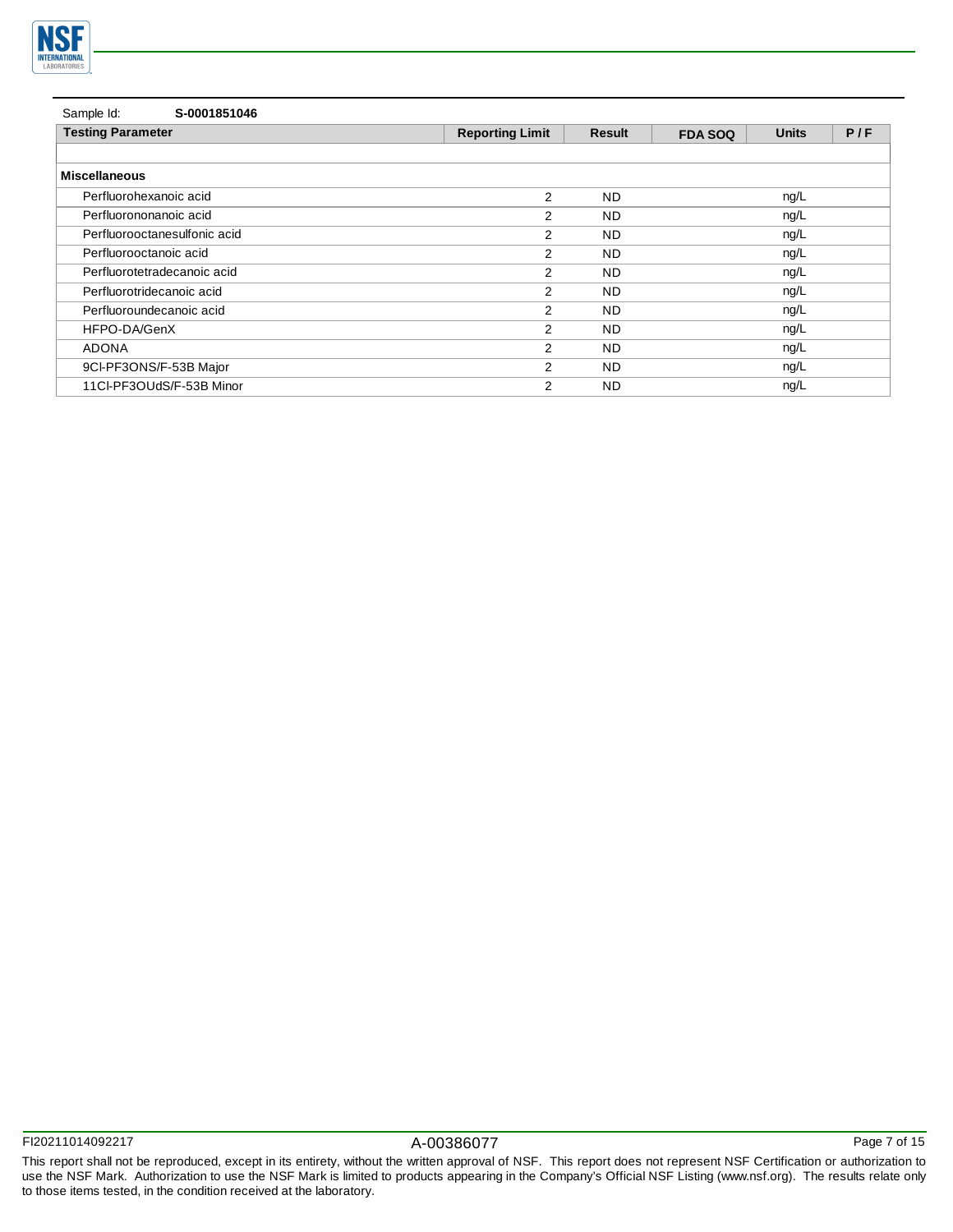

Sample Id: S-0001851031

|    | <b>Test Parameter</b>                                                                                          | <b>Date Analyzed</b> | <b>Time Analyzed</b> | <b>Date Prepared/Processed</b> |
|----|----------------------------------------------------------------------------------------------------------------|----------------------|----------------------|--------------------------------|
|    | <b>Physical Quality</b>                                                                                        |                      |                      |                                |
|    | Alkalinity (Ref: SM 2320-B)                                                                                    | 23-SEP-2021          |                      |                                |
|    | Color (Ref: SM 2120-B)                                                                                         | 22-SEP-2021          | 11:25                |                                |
|    | Specific Conductance (Ref: EPA 120.1)                                                                          | 22-SEP-2021          |                      |                                |
|    | Corrosivity (Ref: SM 2330-B)                                                                                   |                      |                      |                                |
|    | Hardness, Total (Ref: EPA 200.7)                                                                               |                      |                      |                                |
|    | Solids, Total Dissolved (Ref: SM 2540-C)                                                                       | 22-SEP-2021          |                      |                                |
|    | Turbidity (Ref: EPA 180.1)                                                                                     | 22-SEP-2021          | 11:32                |                                |
|    | pH (Ref: SM4500-HB)                                                                                            | 22-SEP-2021          | 12:40                |                                |
|    | Odor, Threshold Number (Ref. Standard Methods 2150 B)                                                          | 22-SEP-2021          | 9:43 AM              |                                |
|    | *Bicarbonate (Ref: SM 4500-D)                                                                                  |                      |                      |                                |
|    | <b>Microbiological Quality</b>                                                                                 |                      |                      |                                |
| #3 | Coliforms and E. coli (Ref: SM 9223)- Performed at NSF Approved<br>Subcontract Laboratory<br><b>Test Notes</b> | 28-SEP-2021          | 12:57                | 28-SEP-2021 12:57              |
|    | Sample received at the lab past the 8 hour hold time<br><b>Disinfection Residuals/Disinfection By-Products</b> |                      |                      |                                |
|    |                                                                                                                |                      |                      |                                |
|    | Bromate (Ref: EPA 300.1)                                                                                       | 2-OCT-2021           |                      |                                |
|    | Chloramines (Ref: SM 4500-Cl-G)                                                                                | 22-SEP-2021          | 10:50                |                                |
|    | Chlorite (Ref: EPA 300.1)                                                                                      | 2-OCT-2021           |                      |                                |
|    | Chlorine Dioxide (Ref: SM 4500-ClO2-D)                                                                         | 22-SEP-2021          | 10:50                |                                |
|    | Haloacetic Acids (Ref: EPA 552.2)                                                                              | 24-SEP-2021          |                      | 23-SEP-2021                    |
|    | Chlorine, Total Residual (ref. SM 4500CL-G)                                                                    | 22-SEP-2021          | 10:50                |                                |
|    | Radiologicals                                                                                                  |                      |                      |                                |
|    | Uranium in Drinking Water by ICPMS (Ref: EPA 200.8)                                                            | 30-SEP-2021          |                      |                                |
|    | Gross Alpha and Beta Radioactivity in Drinking Water (Ref: EPA 900.0)                                          | 27-SEP-2021          |                      |                                |
|    | Total Radium-226, Radium-228 Combined Activity (SM7500Ra-B &<br>SM7500Ra-D)                                    | 27-SEP-2021          |                      |                                |
|    | Radon in Water (ref: SM 7500-Rn-B)                                                                             | 22-SEP-2021          |                      |                                |
|    | <b>Inorganic Chemicals</b>                                                                                     |                      |                      |                                |
|    | Aluminum (Ref: EPA 200.8)                                                                                      | 30-SEP-2021          |                      |                                |
|    | Antimony in Drinking Water by ICPMS (Ref: EPA 200.8)                                                           | 30-SEP-2021          |                      |                                |
|    | Arsenic in Drinking Water by ICPMS (Ref: EPA 200.8)                                                            | 30-SEP-2021          |                      |                                |
| #2 | * Asbestos in Water (Ref: EPA 100.2)-Bureau Veritas                                                            | 7-OCT-2021           | 09:38                |                                |
|    | Barium in Drinking Water by ICPMS (Ref: EPA 200.8)                                                             | 30-SEP-2021          |                      |                                |
|    | Beryllium in Drinking Water by ICPMS (Ref: EPA 200.8)                                                          | 30-SEP-2021          |                      |                                |
|    | Bromide (Ref: EPA 300.1)                                                                                       | 2-OCT-2021           |                      |                                |
|    |                                                                                                                |                      |                      |                                |

FI20211014092217 A-00386077

Page 8 of 15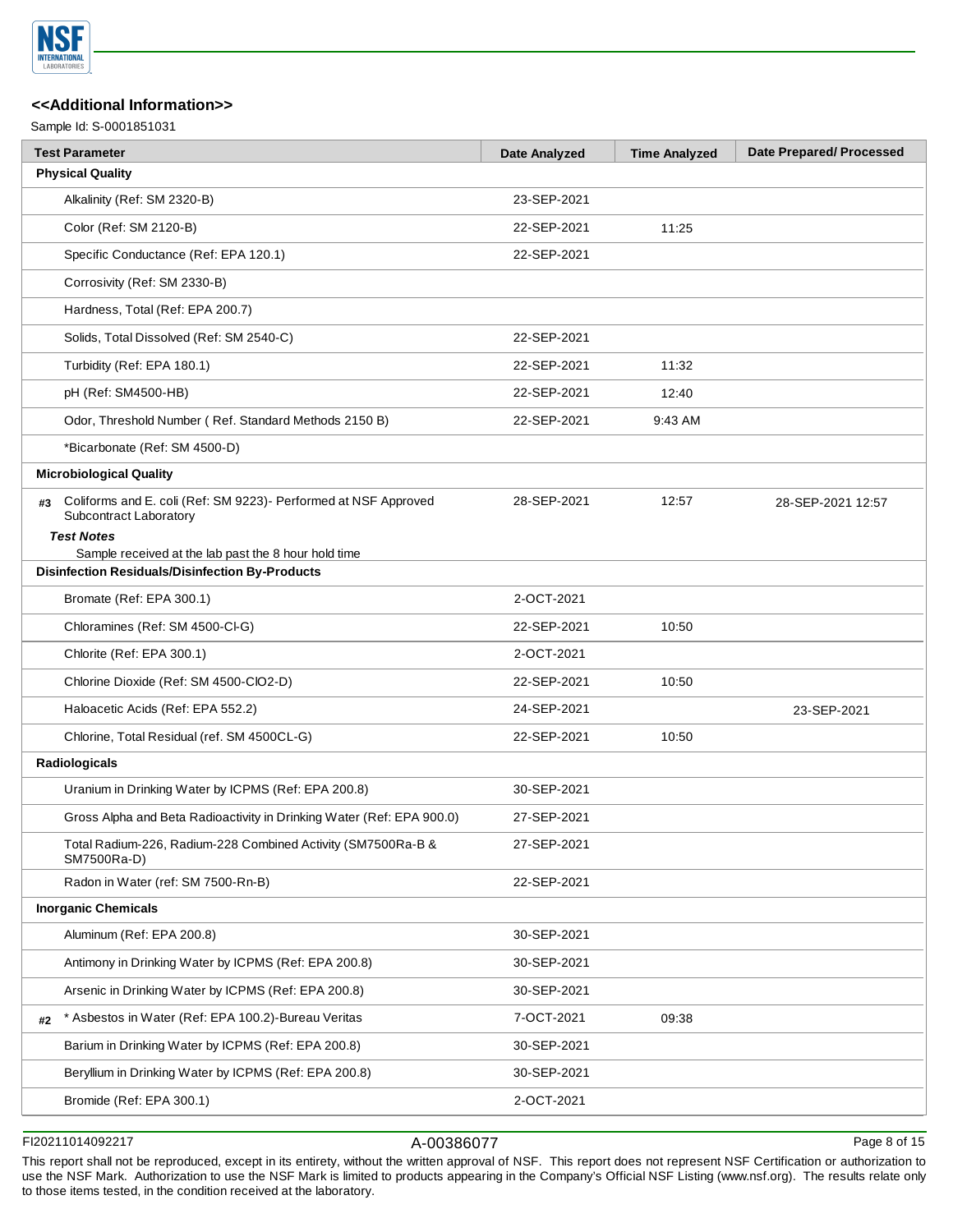

Sample Id: S-0001851031

| <b>Test Parameter</b>                                          | <b>Date Analyzed</b> | <b>Time Analyzed</b> | <b>Date Prepared/Processed</b> |
|----------------------------------------------------------------|----------------------|----------------------|--------------------------------|
| <b>Inorganic Chemicals</b>                                     |                      |                      |                                |
| Cadmium in Drinking Water by ICPMS (Ref: EPA 200.8)            | 30-SEP-2021          |                      |                                |
| Calcium in Drinking Water by ICPAES (Ref: EPA 200.7)           | 24-SEP-2021          |                      |                                |
| Chloride (Ref: EPA 300.0)                                      | 22-SEP-2021          |                      |                                |
| Chromium in Drinking Water by ICPMS (Ref: EPA 200.8)           | 30-SEP-2021          |                      |                                |
| Copper in Drinking Water by ICPMS (Ref: EPA 200.8)             | 30-SEP-2021          |                      |                                |
| Cyanide, Total (Ref: EPA 335.4)                                | 24-SEP-2021          |                      |                                |
| Fluoride (Ref: SM 4500-F-C)                                    | 27-SEP-2021          |                      |                                |
| Iron in Drinking Water by ICPAES (Ref: EPA 200.7)              | 24-SEP-2021          |                      |                                |
| Lead in Drinking Water by ICPMS (Ref: EPA 200.8)               | 30-SEP-2021          |                      |                                |
| Magnesium in Drinking Water by ICPAES (Ref: EPA 200.7)         | 24-SEP-2021          |                      |                                |
| Manganese in Drinking Water by ICPMS (Ref: EPA 200.8)          | 30-SEP-2021          |                      |                                |
| Mercury in Drinking Water by ICPMS (Ref: EPA 200.8)            | 30-SEP-2021          |                      |                                |
| Nickel in Drinking Water by ICPMS (Ref: EPA 200.8)             | 30-SEP-2021          |                      |                                |
| Nitrogen, Nitrate (Ref: EPA 300.0)                             | 22-SEP-2021          | 14:00                |                                |
| Nitrogen, Nitrite (Ref: EPA 300.0)                             | 22-SEP-2021          | 14:00                |                                |
| Total Nitrite + Nitrate-Nitrogen (Ref: EPA 300.0)              |                      |                      |                                |
| Potassium by ICPAES (Ref: EPA 200.7)                           | 24-SEP-2021          |                      |                                |
| Selenium in Drinking Water by ICPMS (Ref: EPA 200.8)           | 30-SEP-2021          |                      |                                |
| Silver in Drinking Water by ICPMS (Ref: EPA 200.8) for BQ      | 7-OCT-2021           |                      | 28-SEP-2021                    |
| Sodium in Drinking Water by ICPAES (Ref: EPA 200.7)            | 24-SEP-2021          |                      |                                |
| Sulfate as SO4 (Ref: EPA 300.0)                                | 22-SEP-2021          |                      |                                |
| Surfactants, Methylene Blue Active Substances (Ref: SM 5540-C) | 23-SEP-2021          | 14:24                |                                |
| Thallium in Drinking Water by ICPMS (Ref: EPA 200.8)           | 30-SEP-2021          |                      |                                |
| * Phenolics, Total Recoverable (Based on EPA 420.4)            | 29-SEP-2021          |                      |                                |
| Zinc in Drinking Water by ICPMS (Ref: EPA 200.8)               | 30-SEP-2021          |                      |                                |
| <b>Organic Chemicals</b>                                       |                      |                      |                                |
| Diquat (Ref: EPA 549.2)                                        | 24-SEP-2021          |                      | 17-SEP-2021                    |
| Endothall (Ref. EPA 548.1) - (ug/L)                            | 24-SEP-2021          |                      | 22-SEP-2021                    |
| Glyphosate (Ref: EPA 547)                                      | 24-SEP-2021          |                      |                                |
| Perchlorate (Ref: EPA 314.0)                                   | 22-SEP-2021          |                      |                                |
| 2,3,7,8-TCDD (Ref: EPA 1613B)                                  | 28-SEP-2021          |                      | 26-SEP-2021                    |
| Carbamate Pesticides (Ref: 531.2)                              | 28-SEP-2021          |                      |                                |
| Semivolatile Organic Compounds (Ref: EPA 525.2)                | 30-SEP-2021          |                      | 23-SEP-2021                    |
| Volatiles: EDB and DBCP (Ref: EPA 504.1)                       | 27-SEP-2021          |                      |                                |
|                                                                |                      |                      |                                |

# FI20211014092217 A-00386077

Page 9 of 15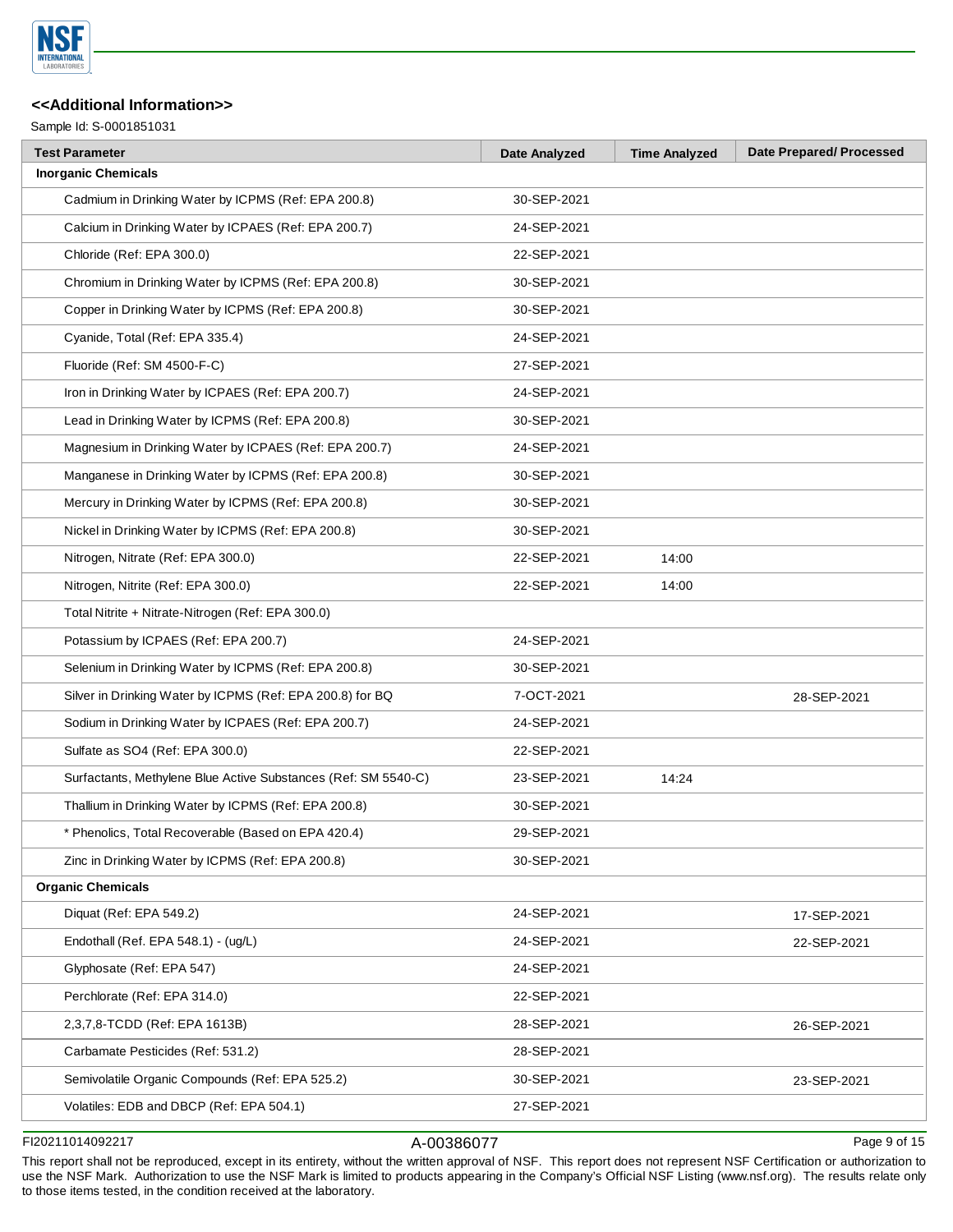

Sample Id: S-0001851031

|    | <b>Test Parameter</b>                                                                          | <b>Date Analyzed</b> | <b>Time Analyzed</b> | <b>Date Prepared/Processed</b> |
|----|------------------------------------------------------------------------------------------------|----------------------|----------------------|--------------------------------|
|    | <b>Organic Chemicals</b>                                                                       |                      |                      |                                |
|    |                                                                                                |                      |                      |                                |
|    | Volatiles: Regulated and Monitoring VOC's (Ref: EPA 524.2)                                     | 29-SEP-2021          |                      |                                |
|    | Chlorinated Pesticides and Organohalides by EPA 508.1                                          | 30-SEP-2021          |                      |                                |
|    | <b>Miscellaneous</b>                                                                           |                      |                      |                                |
|    | * Herbicides (Ref: EPA 515.4)                                                                  | 28-SEP-2021          |                      | 27-SEP-2021                    |
|    | *Source Water BQ Receipt Test Code                                                             |                      |                      |                                |
| #3 | Heterotrophic Plate Count (Ref: SM 9215B)- Performed at NSF Approved<br>Subcontract Laboratory | 28-SEP-2021          | 12:10                | 28-SEP-2021 12:10              |
|    | <b>Test Notes</b><br>Sample received at the lab past the 8 hour hold time                      |                      |                      |                                |

Page 10 of 15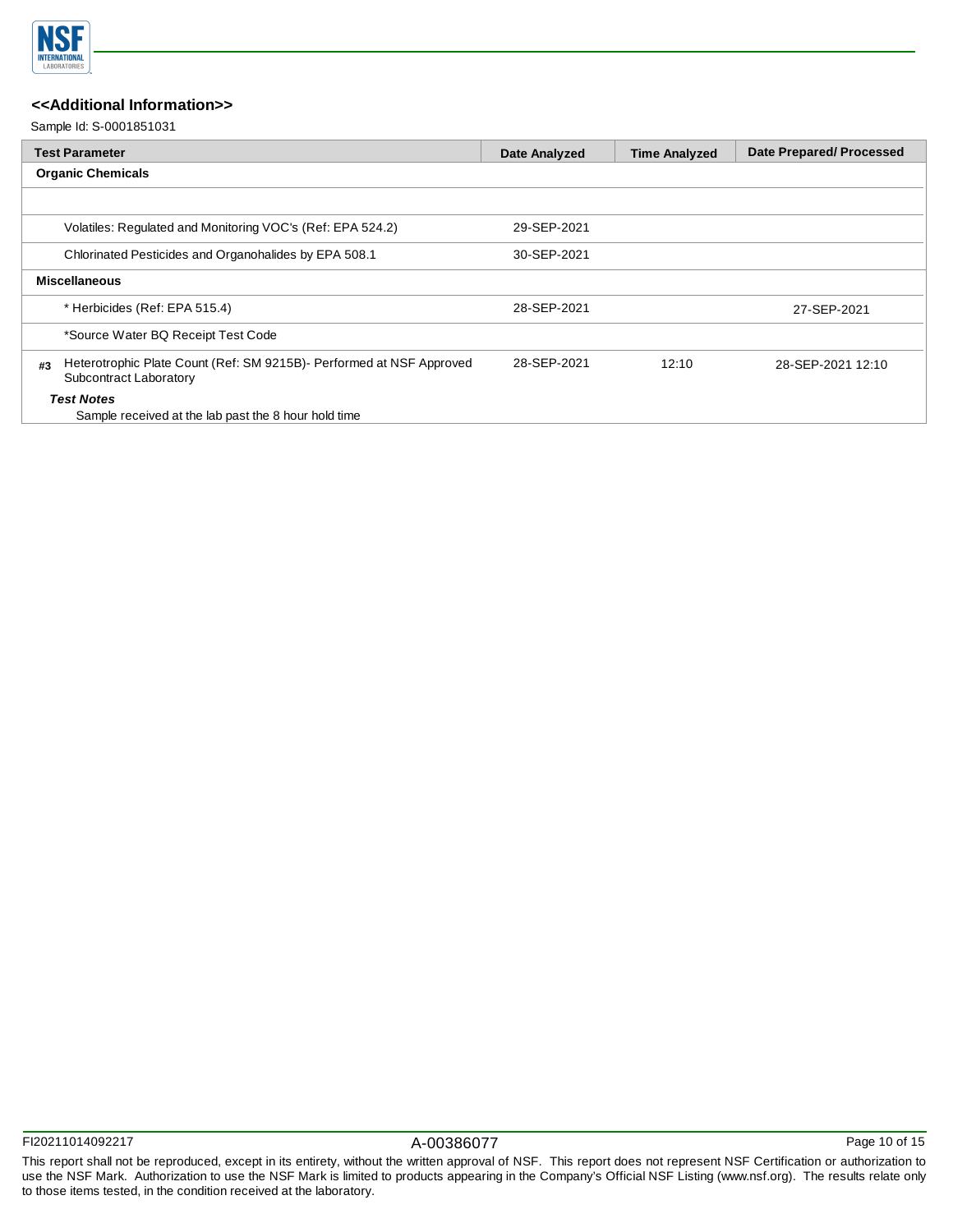

Sample Id: S-0001851046

|    | <b>Test Parameter</b>                                                         | Date Analyzed | <b>Time Analyzed</b> | Date Prepared/Processed |
|----|-------------------------------------------------------------------------------|---------------|----------------------|-------------------------|
|    | <b>Miscellaneous</b>                                                          |               |                      |                         |
| #1 | *Perfluorinated Compounds (PFC's) by EPA 537.1 - Eurofins Eaton<br>Analytical | 30-SEP-2021   |                      |                         |
|    | *Source Water BQ Receipt Test Code                                            |               |                      |                         |

Page 11 of 15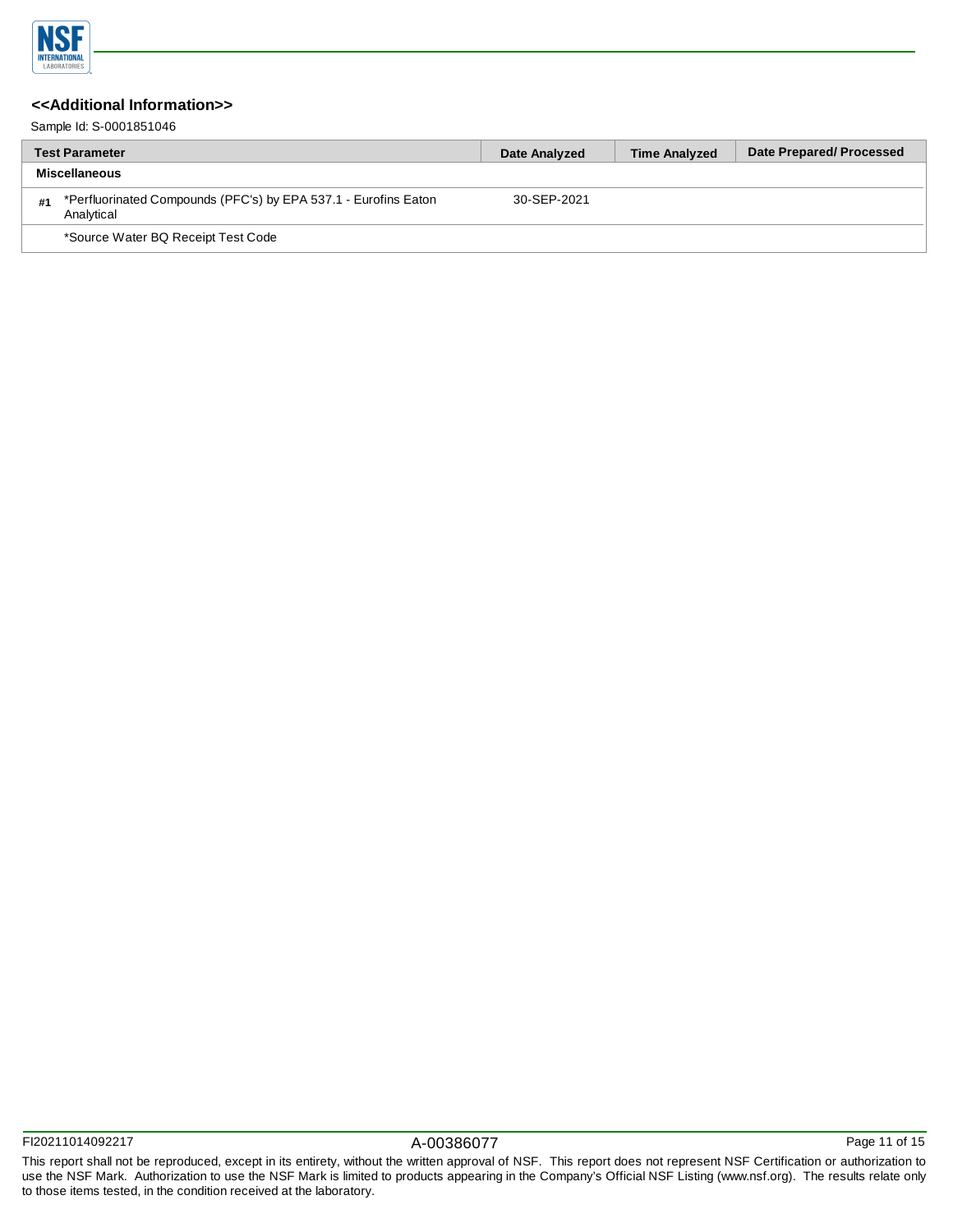

### *Job Notes:*

pH, Total Residual Chlorine, Chlorine Dioxide, and Chloramines were analyzed past the holding time.

Page 12 of 15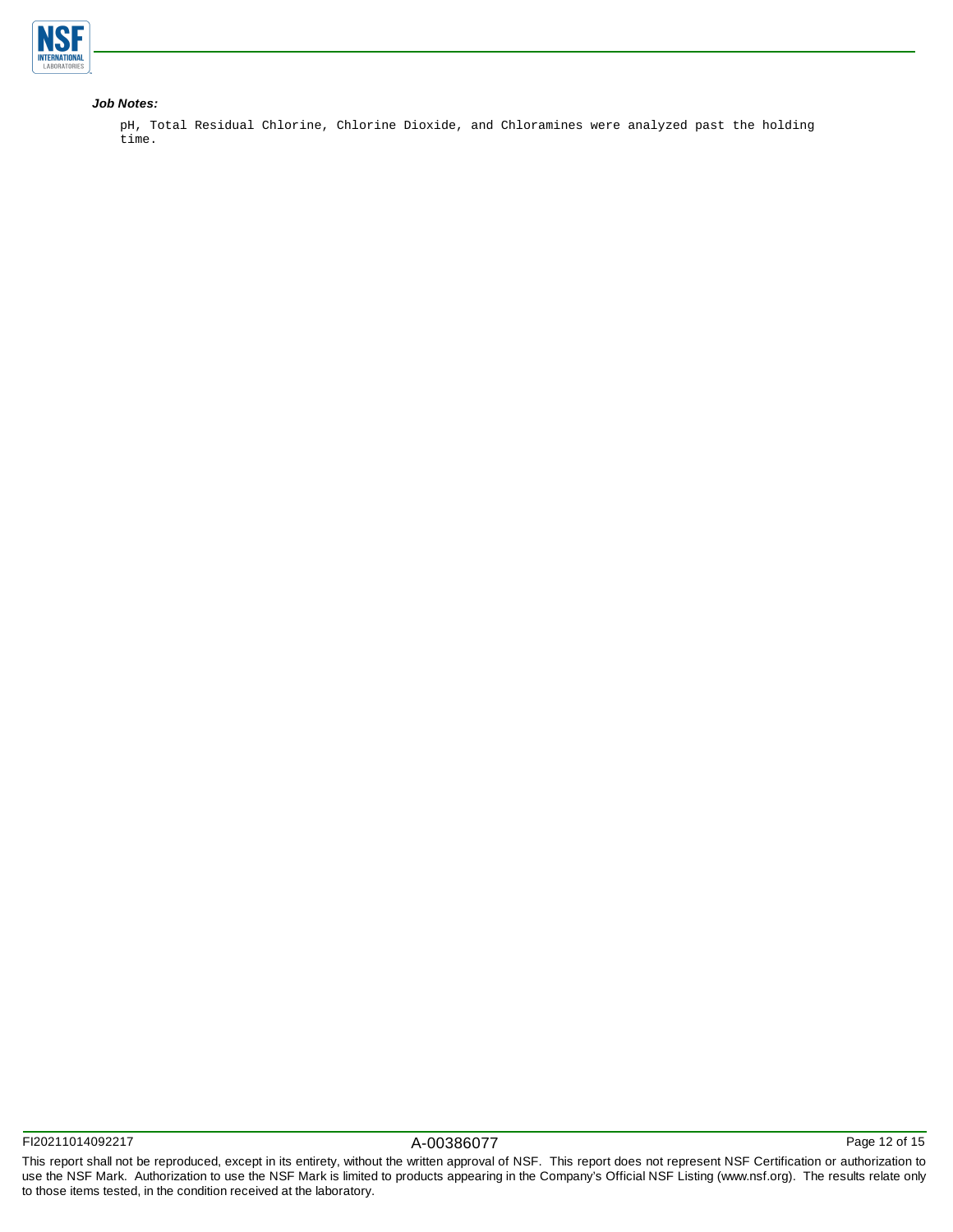

*Testing Laboratories:*

|                                                        | Flag | Id         | <b>Address</b>                                                                                                                                          |  |
|--------------------------------------------------------|------|------------|---------------------------------------------------------------------------------------------------------------------------------------------------------|--|
| All work performed at:<br>(Unless otherwise specified) |      | ▶ NSF_AA   | <b>NSF</b> International<br>789 N. Dixboro Road<br>Ann Arbor MI 48105                                                                                   |  |
|                                                        | #3   | EURO_EATON | Eurofins Eaton Analytical, Inc.<br>110 South Hill Street<br>South Bend, IN 46617<br><b>USA</b>                                                          |  |
|                                                        | #1   | MAXXAM     | Maxxam - a Bureau Veritas Company<br>3380 Chastain Meadows Pkwy 300<br>Kennesaw, GA 30144<br>Arizona License #AZ0675<br>NY Lic. #11645<br>MI Lic. #9955 |  |
|                                                        | #2   | <b>NTL</b> | National Testing Laboratories, LTD.<br>556 S. Mansfield<br>Ypsilanti, MI 48197<br><b>USA</b>                                                            |  |

### *References to Testing Procedures:*

| <b>NSF Reference</b> | <b>Parameter / Test Description</b>                                        |  |  |  |
|----------------------|----------------------------------------------------------------------------|--|--|--|
| C0842                | Gross Alpha and Beta Radioactivity in Drinking Water (Ref: EPA 900.0)      |  |  |  |
| C0980                | Total Radium-226, Radium-228 Combined Activity (SM7500Ra-B & SM7500Ra-D)   |  |  |  |
| C1188                | Odor, Threshold Number (Ref. Standard Methods 2150 B)                      |  |  |  |
| C1295                | Silver in Drinking Water by ICPMS (Ref: EPA 200.8) for BQ                  |  |  |  |
| C1302                | * Herbicides (Ref: EPA 515.4)                                              |  |  |  |
| C1310                | *Perfluorinated Compounds (PFC's) by EPA 537.1 - Eurofins Eaton Analytical |  |  |  |
| C1361                | *Bicarbonate (Ref: SM 4500-D)                                              |  |  |  |
| C2015                | 2,3,7,8-TCDD (Ref: EPA 1613B)                                              |  |  |  |
| C2051                | Radon in Water (ref: SM 7500-Rn-B)                                         |  |  |  |
| C3012                | * Asbestos in Water (Ref: EPA 100.2)-Bureau Veritas                        |  |  |  |
| C3013                | Chloride (Ref: EPA 300.0)                                                  |  |  |  |
| C3014                | Bromide (Ref: EPA 300.1)                                                   |  |  |  |
| C3015                | Bromate (Ref: EPA 300.1)                                                   |  |  |  |
| C3016                | Nitrogen, Nitrate (Ref: EPA 300.0)                                         |  |  |  |
| C3017                | Nitrogen, Nitrite (Ref: EPA 300.0)                                         |  |  |  |
| C3018                | Sulfate as SO4 (Ref: EPA 300.0)                                            |  |  |  |
| C3019                | Cyanide, Total (Ref: EPA 335.4)                                            |  |  |  |
| C3021                | * Phenolics, Total Recoverable (Based on EPA 420.4)                        |  |  |  |
| C3025                | Chlorite (Ref: EPA 300.1)                                                  |  |  |  |
| C3033                | Aluminum (Ref: EPA 200.8)                                                  |  |  |  |
| C3036                | Arsenic in Drinking Water by ICPMS (Ref: EPA 200.8)                        |  |  |  |
| C3039                | Barium in Drinking Water by ICPMS (Ref: EPA 200.8)                         |  |  |  |
| C3042                | Beryllium in Drinking Water by ICPMS (Ref: EPA 200.8)                      |  |  |  |
| C3044                | Calcium in Drinking Water by ICPAES (Ref: EPA 200.7)                       |  |  |  |
| C3047                | Cadmium in Drinking Water by ICPMS (Ref: EPA 200.8)                        |  |  |  |
| C3053                | Chromium in Drinking Water by ICPMS (Ref: EPA 200.8)                       |  |  |  |
| C3059                | Copper in Drinking Water by ICPMS (Ref: EPA 200.8)                         |  |  |  |
| C3064                | Iron in Drinking Water by ICPAES (Ref: EPA 200.7)                          |  |  |  |
| C3072                | Mercury in Drinking Water by ICPMS (Ref: EPA 200.8)                        |  |  |  |
| C3079                | Potassium by ICPAES (Ref: EPA 200.7)                                       |  |  |  |
| C3085                | Magnesium in Drinking Water by ICPAES (Ref: EPA 200.7)                     |  |  |  |
| C3086                | Manganese in Drinking Water by ICPMS (Ref: EPA 200.8)                      |  |  |  |
| C3091                | Sodium in Drinking Water by ICPAES (Ref: EPA 200.7)                        |  |  |  |
| C3094                | Nickel in Drinking Water by ICPMS (Ref: EPA 200.8)                         |  |  |  |

### FI20211014092217 A-00386077

This report shall not be reproduced, except in its entirety, without the written approval of NSF. This report does not represent NSF Certification or authorization to use the NSF Mark. Authorization to use the NSF Mark is limited to products appearing in the Company's Official NSF Listing (www.nsf.org). The results relate only to those items tested, in the condition received at the laboratory.

Page 13 of 15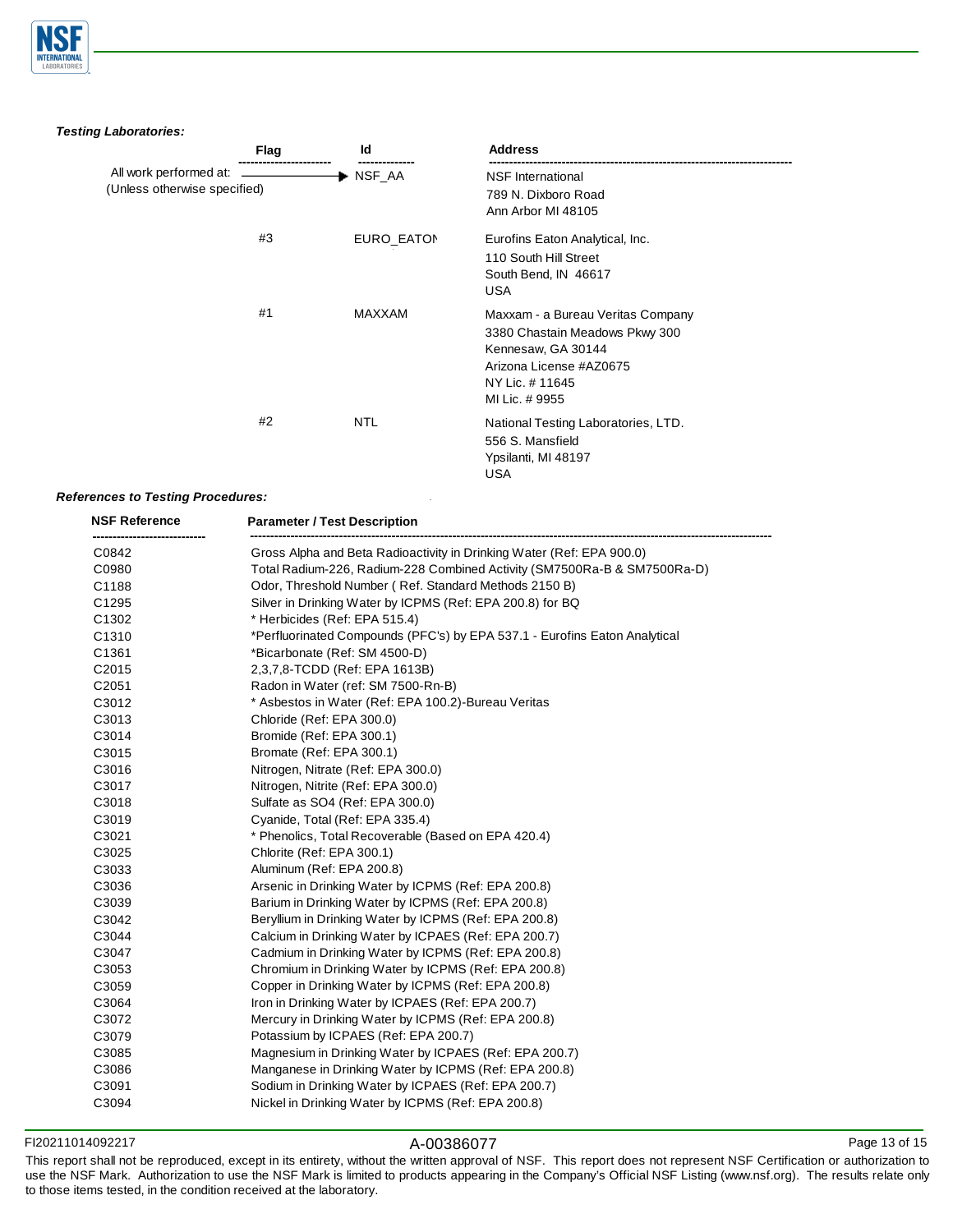

#### *References to Testing Procedures: ( Cont'd )*

| <b>NSF Reference</b> | <b>Parameter / Test Description</b>                                                         |  |  |  |  |
|----------------------|---------------------------------------------------------------------------------------------|--|--|--|--|
| C3101                | Lead in Drinking Water by ICPMS (Ref: EPA 200.8)                                            |  |  |  |  |
| C3114                | Antimony in Drinking Water by ICPMS (Ref: EPA 200.8)                                        |  |  |  |  |
| C3116                | Selenium in Drinking Water by ICPMS (Ref: EPA 200.8)                                        |  |  |  |  |
| C3128                | Thallium in Drinking Water by ICPMS (Ref: EPA 200.8)                                        |  |  |  |  |
| C3136                | Zinc in Drinking Water by ICPMS (Ref: EPA 200.8)                                            |  |  |  |  |
| C3144                | Solids, Total Dissolved (Ref: SM 2540-C)                                                    |  |  |  |  |
| C3145                | Turbidity (Ref: EPA 180.1)                                                                  |  |  |  |  |
| C3155                | Surfactants, Methylene Blue Active Substances (Ref: SM 5540-C)                              |  |  |  |  |
| C3157                | Color (Ref: SM 2120-B)                                                                      |  |  |  |  |
| C3158                | Specific Conductance (Ref: EPA 120.1)                                                       |  |  |  |  |
| C3159                | pH (Ref: SM4500-HB)                                                                         |  |  |  |  |
| C3161                | Hardness, Total (Ref: EPA 200.7)                                                            |  |  |  |  |
| C3168                | Chlorine Dioxide (Ref: SM 4500-CIO2-D)                                                      |  |  |  |  |
| C3169                | Chloramines (Ref: SM 4500-CI-G)                                                             |  |  |  |  |
| C3170                | Fluoride (Ref: SM 4500-F-C)                                                                 |  |  |  |  |
| C3174                | Alkalinity (Ref: SM 2320-B)                                                                 |  |  |  |  |
| C3210                | Corrosivity (Ref: SM 2330-B)                                                                |  |  |  |  |
| C3342                | Total Nitrite + Nitrate-Nitrogen (Ref: EPA 300.0)                                           |  |  |  |  |
| C3393                | Chlorine, Total Residual (ref. SM 4500CL-G)                                                 |  |  |  |  |
| C4076                | Carbamate Pesticides (Ref: 531.2)                                                           |  |  |  |  |
| C4145                | Diquat (Ref: EPA 549.2)                                                                     |  |  |  |  |
| C4154                | Endothall (Ref. EPA 548.1) - (uq/L)                                                         |  |  |  |  |
| C4193                | Glyphosate (Ref: EPA 547)                                                                   |  |  |  |  |
| C4198                | Haloacetic Acids (Ref: EPA 552.2)                                                           |  |  |  |  |
| C4343                | Semivolatile Organic Compounds (Ref: EPA 525.2)                                             |  |  |  |  |
| C4411                | Volatiles: EDB and DBCP (Ref: EPA 504.1)                                                    |  |  |  |  |
| C4496                | Uranium in Drinking Water by ICPMS (Ref: EPA 200.8)                                         |  |  |  |  |
| C4497                | Perchlorate (Ref: EPA 314.0)                                                                |  |  |  |  |
| C4661                | Volatiles: Regulated and Monitoring VOC's (Ref: EPA 524.2)                                  |  |  |  |  |
| C4669                | Chlorinated Pesticides and Organohalides by EPA 508.1                                       |  |  |  |  |
| M1094                | Heterotrophic Plate Count (Ref: SM 9215B)- Performed at NSF Approved Subcontract Laboratory |  |  |  |  |
| M1115                | Coliforms and E. coli (Ref: SM 9223)- Performed at NSF Approved Subcontract Laboratory      |  |  |  |  |

*Laboratory Certifications:* 

| Arizona (# AZ0655)       | California (#03214 CA)  | Connecticut (#PH-0625)   |
|--------------------------|-------------------------|--------------------------|
| Florida (#E-87752 FL)    | Hawaii                  | Indiana                  |
| Maryland $($ # 201)      | Michigan $($ # 0048 $)$ | North Carolina (# 26701) |
| New Jersey (# MI770)     | Nevada (# MI000302010A) | New York (# 11206)       |
| Pennsylvania (#68-00312) | South Carolina (#81005) | Virginia (# 00045)       |
| Vermont (# VT 11206)     |                         |                          |

**---------------------------------------------------------------------------------------------------------------------------------------------------------------------**

Test descriptions preceded by an asterisk "\*" indicate that testing has been performed per NSF International requirements but is not within its 17025 scope of accreditation.

Unless otherwise indicated, method uncertainties are not applied in any determinations of conformity. Testing utilizes the requested sections of any referenced standards, which may not be the entire standard.

#### **Dates of Laboratory Activity: 22-SEP-2021 to 14-OCT-2021**

The reported result for Total Recoverable Phenolics, Potassium, Molybdenum, Silica, Total Phosphorus, Radon, Sr-89/90, Bicarbonate,